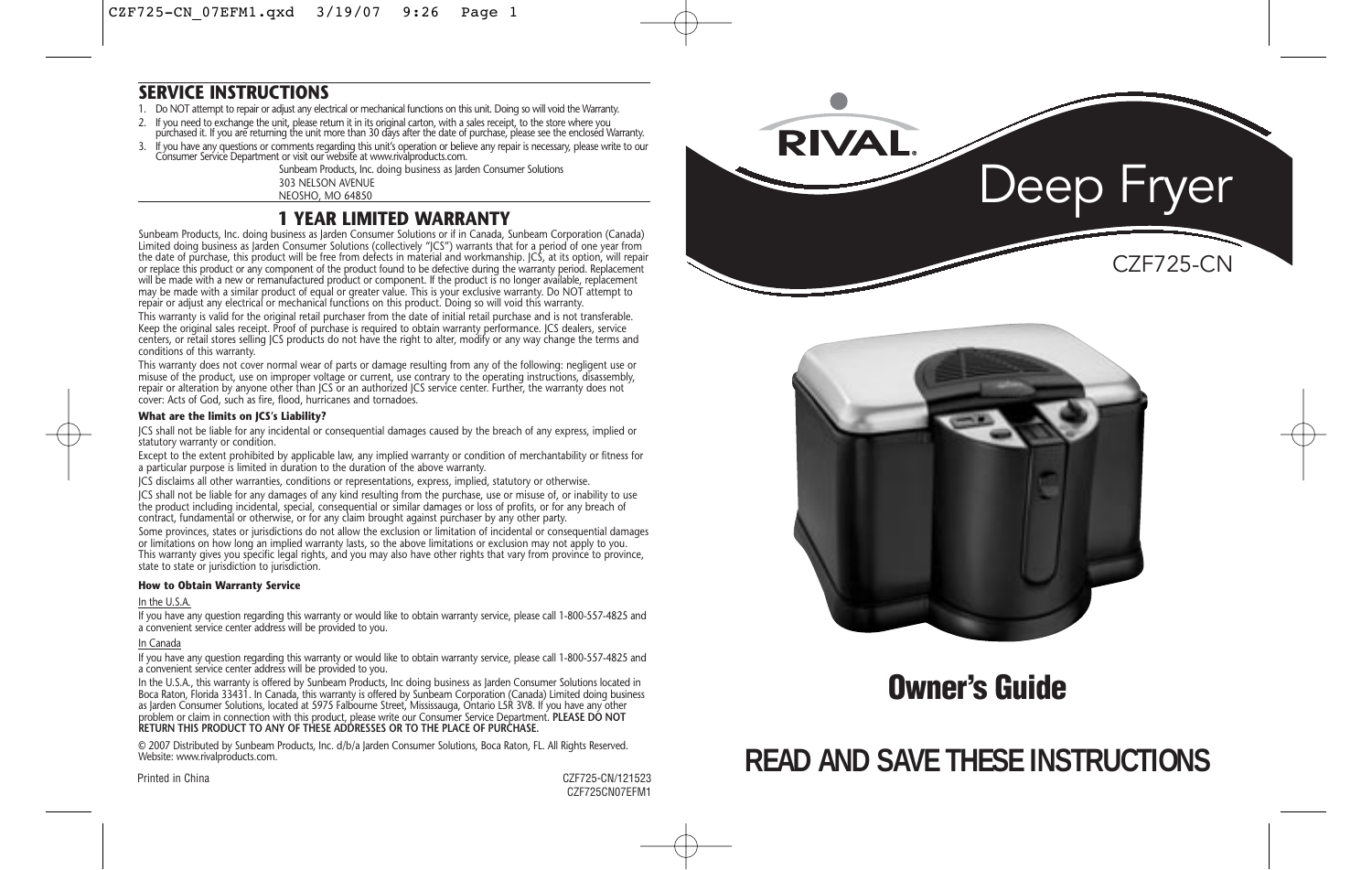## **IMPORTANT SAFEGUARDS**

### **When using electrical appliances, basic safety precautions should always be followed, including the following:**

- 1. Read all instructions before using.
- 2. Do not touch hot surfaces. Use handles or knobs.
- 3. To protect against risk of fire, electric shock, and personal injury do not immerse control panel assembly, cord or plugs in water or other liquids.
- 4. Close supervision is necessary when Deep Fryer is used near children. Children should not use this appliance.
- 5. Unplug from outlet when not in use, before putting on or taking off parts and before cleaning. Allow to cool before putting on or taking off parts, and before cleaning appliance.
- 6. Do not operate any appliance with a damaged cord or plug, or after the appliance malfunctions or has been dropped or damaged in any manner. Contact Customer Service (see warranty) for examination, repair, or electrical or mechanical adjustment.
- 7. The use of accessory attachments not recommended by the manufacturer may result in injury.
- 8. Do not use outdoors.
- 9. Do not let cord hang over edge of table or countertop, or touch hot surfaces including the stove.
- 10. Do not place on or near a hot gas or electric burner, or in a heated oven.
- 11. Extreme caution must be used when moving fryer containing hot oil. Always use oven mitts or hot pads.
- 12. Always attach plug to appliance first, then plug AC cord into the wall outlet. To disconnect, turn control to OFF, then remove AC cord from wall outlet.
- 13. Do not use appliance for other than intended use.
- 14. Be sure handle is properly assembled to basket and locked in place.

# **IMPORTANT SAFEGUARDS (CONT.)**

15. Periodically check the feet for looseness. If loose, retighten the screws using a Phillips screwdriver.

**CAUTION:** Overtightening can result in stripping of screws or cracking of feet.

# **SAVE THESE INSTRUCTIONS**

## This appliance is for **HOUSEHOLD USE ONLY.**

This Deep Fryer is equipped with Rival's exclusive SureRELEASE™ Power Cord System, which includes a detachable magnetic cord designed to separate from the unit when certain amounts of force are applied. (See details on pg.6 for instructions on proper usage of the SureRELEASE<sup>™</sup> magnetic cord.)

A short power supply cord is provided to reduce the risk resulting from becoming entangled in or tripping over a longer cord. **WARNING:** Do not use an extension cord.

No user-serviceable parts inside. Do not attempt to service this product.

## **POLARIZED PLUG**



This appliance has a polarized plug (one blade is wider than the other). To reduce the risk of electric shock, this plug is intended to fit into a polarized outlet only one way. If the plug does not fit fully into the outlet, reverse the plug. If it still does not fit, contact

a qualified electrician. Do not attempt to modify the plug in any way. If the plug fits loosely into the AC outlet or if the AC outlet feels warm do not use that outlet.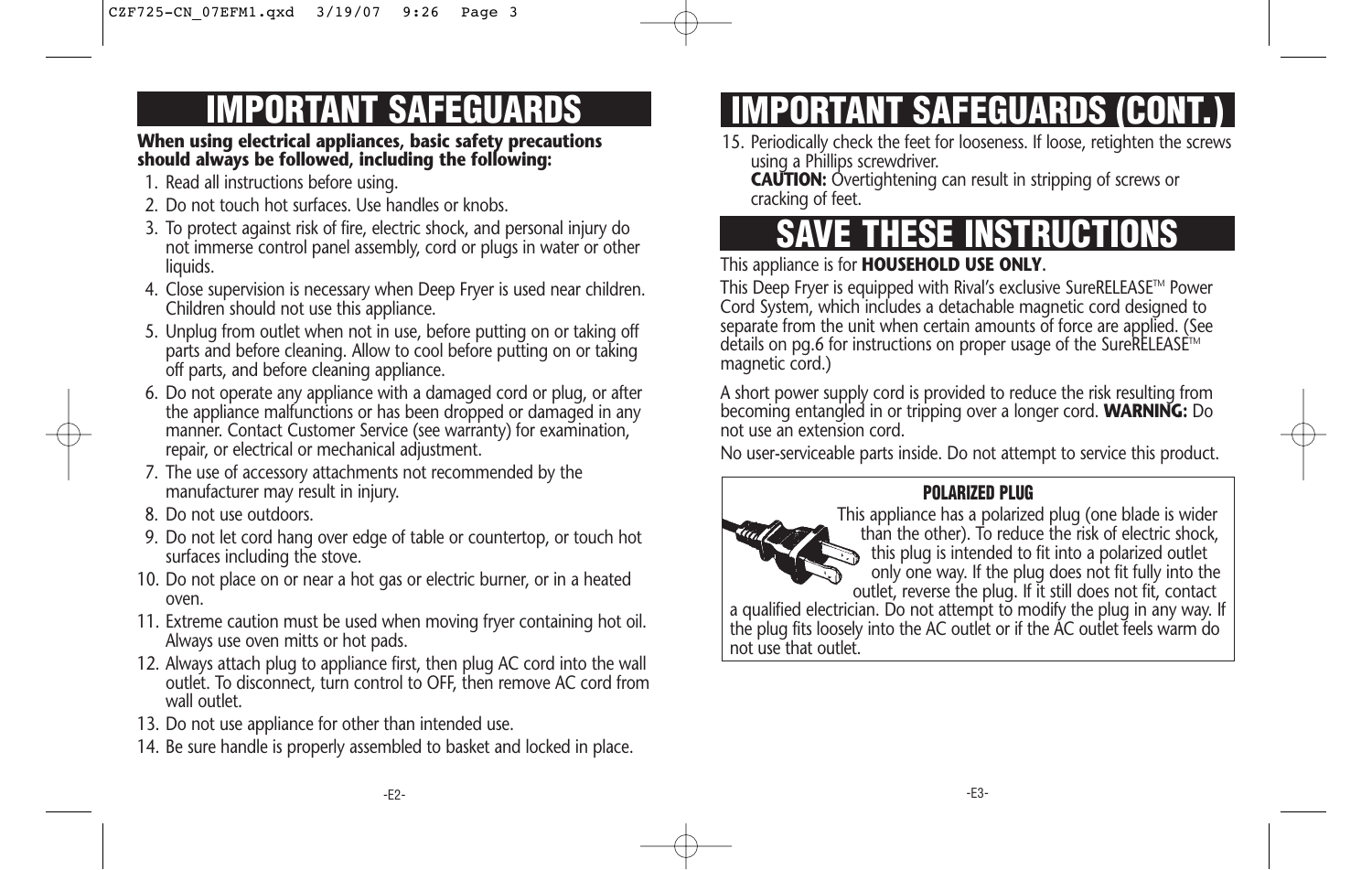

## **KNOW YOUR DEEP FRYER PREPARING YOUR DEEP FRYER FOR USE**

Prior to first use, remove all packaging materials from the exterior and interior of the fryer. Make sure the fryer is unplugged. Wash the Frying Basket and Removable Oil Reservoir in hot soapy water. Gently wipe the Cool Zone Heating Element with a damp cloth.

**Figure 1**

Dry all parts thoroughly.

See CARE AND CLEANING.

**CAUTION:** Do not immerse cord, plugs or control panel assembly in water.

**NOTE:** The Cool Zone Heating Element cannot be switched on unless you insert the control panel assembly into the locating slots of the connecting plate on the Fryer exterior. (See Figure 1)

## **TIPS FOR DEEP FRYING**

- Fill the unit with oil between the maximum and minimum capacity lines only.
- Do not over fill the basket. To achieve quality results, deep frying food needs to be surrounded by oil. Too much food causes the oil temperature to drop, resulting in "soggy" food. Food should be no higher than the top of the basket.
- Be sure that all ice crystals are removed from the food and food is completely dry. Excessive water and ice can cause the oil to splatter and/or overflow.
- Coated foods (bread crumbs, batters, etc.) are best for deep frying. The coating acts as a protective layer keeping food moist on the inside and crisp on the outside.
- For best results, defrost frozen foods for 20 minutes prior to frying.
- Fry foods at the correct temperature for best results. This will prevent burning and give you even colored, crispy food.
- Prepackaged frozen cooked chicken may cook faster than uncooked food.
- For even cooking, shake basket half way through cooking time.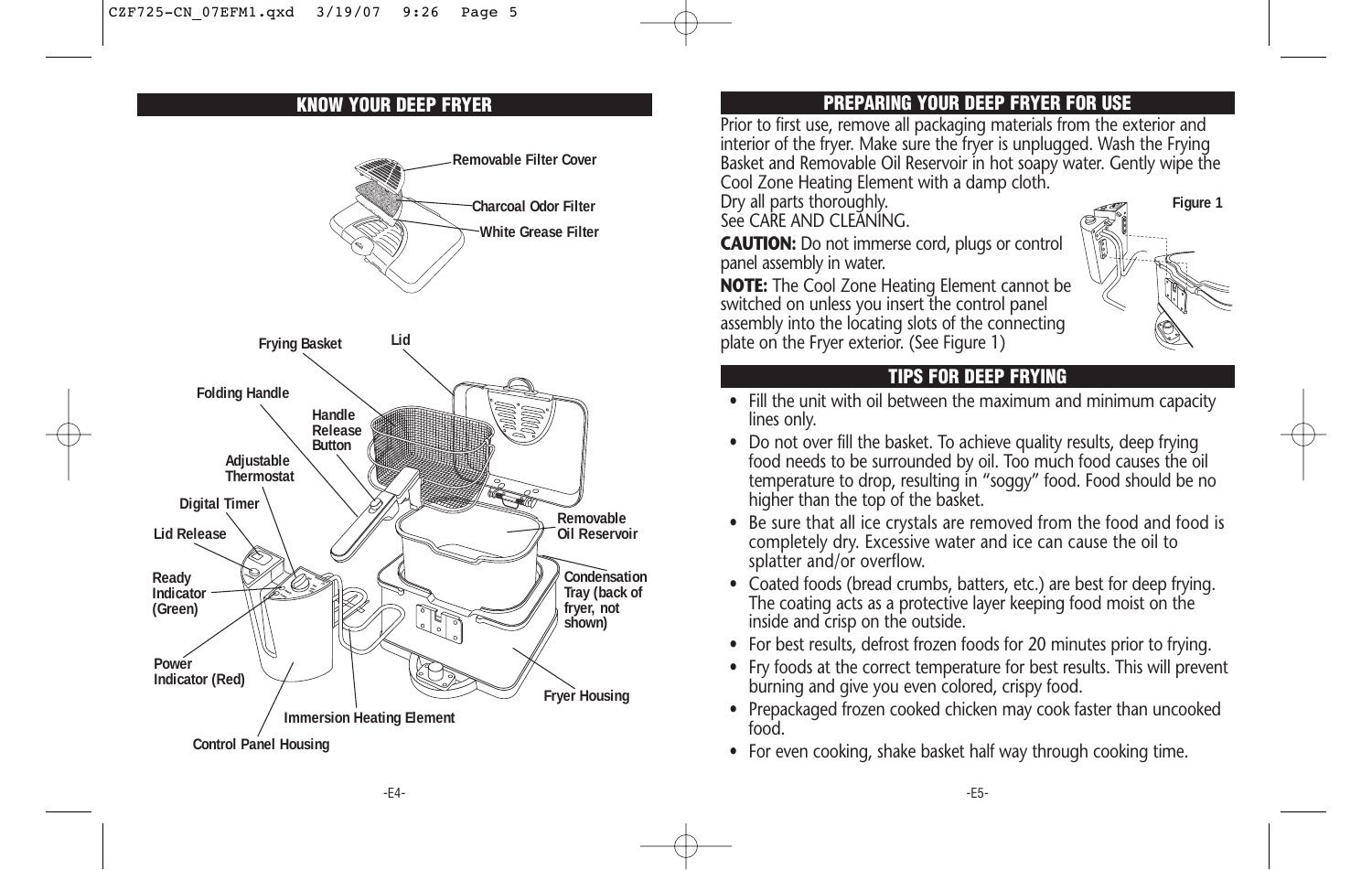### **NOTE: Never turn on the fryer with an empty Oil Reservoir.**

Always use your fryer on a flat, heat resistant surface.

1. Attach magnetic end of SureRELEASE™ cord assembly directly to the fryer. **This should be done prior to plugging the cord into the wall outlet (See Figure 2).** The magnetic end of the cord is designed only to go on one way. Be sure the side stating "THIS SIDE UP" is facing up.



- 2. Unlock Lid by pressing the Open Lid button. To remove Frying Basket, pull handle up until it clicks into horizontal position, then lift out of fryer.
- 3. Pour cooking oil into Oil Reservoir until it reaches between **"MIN"** and **"MAX"** marks inside reservoir. **DO NOT OVER OR UNDER FILL.**
- 4. Replace Frying Basket and close Lid.
- 5. Press the Handle Release Button to lower the basket into the oil.
- 6. Make sure that the fryer is OFF and insert plug into 120 volt AC outlet.
- 7. Turn fryer to desired temperature position. The Power Light will illuminate. The Ready Light will illuminate when the oil has reached the preset temperature.
- 8. Open Lid and lift Frying Basket into upper position by lifting handle up until it clicks into the horizontal position.
- 9. Place food inside the Frying Basket (Do not over stack food). Close lid until it snaps into place. Lower the Frying Basket into the oil by pressing the Handle Release Button. **CAUTION:** Always close the Lid before immersing food in oil. Do not immerse or drain food with the lid removed or open.
- 10. Set built in electronic timer.

**NOTE:** Timer can be set in 1 minute increments for up to 60 minutes and will beep at completion. Press the button to desired time, after 2 seconds the timer will flash twice then become constant. The Timer will then begin counting down. When one minute is remaining, the timer will display seconds. At the end of the desired time, a set of 10

## **USING YOUR DEEP FRYER USING YOUR DEEP FRYER (CONT.)**

beeps will be heard. After another 20 seconds, a set of 10 more beeps will be heard. The timer will shut off in energy saving mode. This will not shut off the Fryer. You must complete Step 6 to do so. Reset the timer by pressing and holding the button for 2 seconds during countdown.

- 11. After time is up, turn temperature to OFF. Pull up the Handle until it clicks into the horizontal position. To remove excess grease and retain crispness, let food drain in Frying Basket at least 10-20 seconds. Open Lid, lift Frying Basket by Handle and pour contents onto plate covered with paper towels before serving.
- 12. When finished cooking, make sure fryer is in the OFF position.
	- **WARNING: DO NOT USE SureRELEASETM POWER CORD SYSTEM TO DISCONNECT THE FRYER. ALWAYS DISCONNECT PLUG FROM WALL OUTLET FIRST TO DISCONNECT FRYER.** Use only Model #LM-132 magnetic cord set with this product. The use of any other magnetic cord set may cause fire, electric shock, or injury.

CAUTION: The SureRELEASE™ Power Cord is only for accidental disconnection and is not to be removed during normal operation. If the cord becomes disconnected, the user should immediately unplug the cord set from the wall outlet, then reconnect the magnetic cord to the deep fryer.

13. **Correct operation of the basket:** Lift handle to lock basket in raised position. Slide the Handle Release Button backwards to lower the basket into oil.

## **CARE AND CLEANING**

## **WARNING: Always turn control to OFF then disconnect plug from wall outlet BEFORE disconnecting SureRELEASETM POWER CORD. CAUTION:**

- Do not immerse cord sets in water or any liquids
- Do not attempt to defeat the detachable magnetic SureRELEASE<sup>TM</sup> Cord system by trying to permanently attach cord set to product.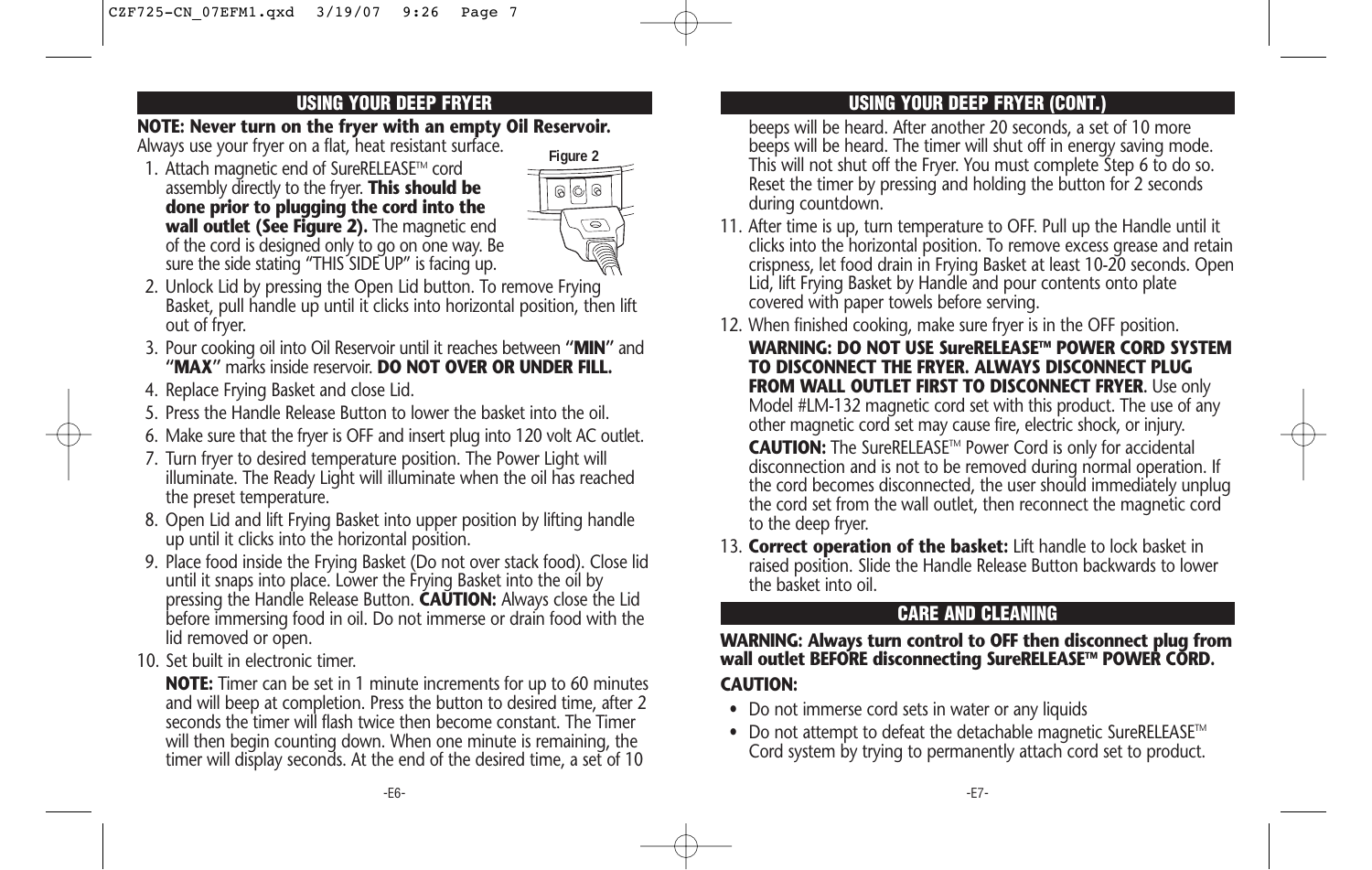## **CARE AND CLEANING (CONT.)**

- Do not stick pins or other sharp objects in holes on magnetic cord set.
- Do not use any type of steel wool to clean magnetic contacts. **NOTE: Make sure fryer has cooled completely before cleaning.**
- 1. Turn unit OFF.
- 2. Unplug from outlet and allow unit to cool completely.
- 3. Remove SureRELEASE™ magnetic cord from the fryer socket.
- 4. Remove the Lid.
- 5. Open the Filter Cover and remove the Filters.
- 6. Remove Frying Basket. Wash the Frying Basket with hot soapy water. Rinse and towel dry carefully.
- 7. Lift Control Panel Assembly up from the front of the fryer. The Control Panel and heating element should never be immersed in water or other liquids. Gently clean the both parts with a damp cloth containing a mild soap solution or plain water, and dry thoroughly.
- 8. Carefully lift Oil Reservoir straight up by holding the rim of the bowl. Store oil in an airtight container. See Tips for Oil Use and Storage. **WARNING:** Do not remove Oil Reservoir until the unit has been unplugged and cooled completely.
- 9. Wash the Frying Basket, Lid, and Oil Reservoir in hot, soapy water using a sponge or cloth. Rinse thoroughly in hot water, then towel dry.
- 10. Ensure that both the Lid and Oil Reservoir are completely dry after washing and before use.
- 11. Insert Oil Reservoir back into Housing.
- 12. After cleaning, reassemble Control Panel Assembly onto the Housing. The Control Panel Assembly must be attached properly to the front of the housing or the fryer will not operate. (See page 5 for instructions for Proper Assembly)
- 13. Place Frying Basket into Oil Reservoir.
- 14. Insert clean white Grease Filter on the bottom of Lid, followed by

## **CARE AND CLEANING (CONT.)**

black Charcoal Odor Filter, then replace Filter Cover.

15. Remove Condensation Tray.

**NOTE:** A removable Condensation Tray is located at the back of the fryer. The Condensation Tray will collect any water that has condensed on the inside of the Lid when the Lid is opened after frying. Remember to empty and clean the Condensation Tray after each use. To clean, simply rinse with warm water.

## **TO REMOVE AND REPLACE LID**

To remove Lid, press Open Lid Button and lift Lid to a vertical position. Remove Lid by pulling firmly upwards. Reverse the sequence to secure Lid from the vertical position back in place. When replacing the Lid, the spring on the Lid must be inserted down in front of the metal clip that is located on the Fryer housing.

**NOTE:** Always remove Lid before emptying the Oil Reservoir or cleaning. **CAUTION:** Ensure that Lid is in place prior to operation of unit.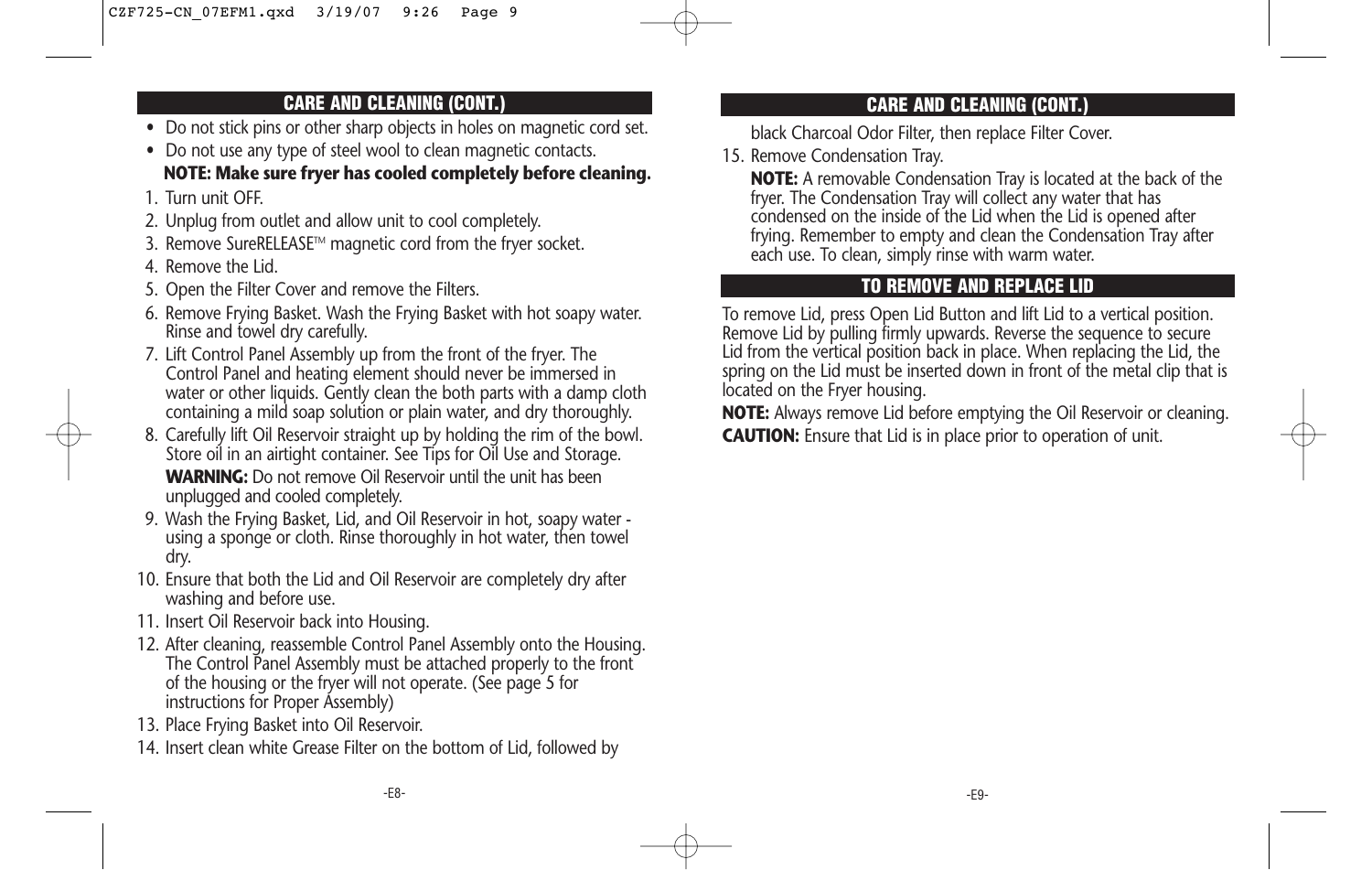### **REPLACING AND CLEANING FILTERS**

**NOTE:** Replace every 3 months or after 12 uses.

- 1. Open the Filter Cover and remove filters.
- 2. White foam Grease Filter may be washed in hot soapy water. Allow to air dry.
- 3. Charcoal Filters are not meant to be washed. It is recommended to replace every 3 months or after 12 uses.
- 4. Clean the inside of the cover with a damp soapy sponge. Rinse and dry thoroughly.
- 5. Insert clean white Grease Filter on the bottom of Lid, followed by black Charcoal Odor Filter, then replace Filter Cover.

**NOTE:** For replacement charcoal odor or grease filters, order through our website at www.rivalproducts.com or by mailing a check for \$7.99 plus \$6.00 for shipping and handling (CA, NY, MA, MI, MO, TX add appropriate sales tax) payable to:

> **Consumer Service 1605 George Dieter #688 El Paso, TX 79936**

## **REPLACING THE TIMER BATTERY**

This deep fryer is equipped with a Digital Timer that works on its own battery source. From time to time it might be necessary to change the battery in the timer.

- 1. Insert a small screwdriver into the slot next to the timer display and "pop" out the whole timer.
- 2. Remove battery and replace with battery type #LR44.
- 3. Line up the timer with the hole and push the timer back into the housing until it snaps into place.

## **FRYING TIME AND TEMPERATURE**

The frying times in this chart are a guide and should be adjusted to suit the different quantities or thickness of food and to suit your own taste. Preheat time is 7-10 minutes for fryer to reach desired temperature. (Ready light will cycle On/Off during frying as temperature fluctuates due to food load.)

| <b>FOOD</b>             | <b>TEMP. SETTING</b>            | <b>TIME (MINUTES)</b> |
|-------------------------|---------------------------------|-----------------------|
| Chicken Strips          | 375° F / 190°C                  | $5 - 8$               |
| Chicken Pieces, Bone-in | 360°F / 180°C                   | $15 - 20$             |
| Fish, Battered          | 320° F / 160°C - 340° F / 170°C | $8 - 10$              |
| French Fries, Frozen    | 375° F / 190°C                  | $3 - 5$               |
| Fritters                | 375° F / 190°C                  | $2 - 4$               |
| Onion Rings             | 375° F / 190°C                  | $3 - 5$               |
| Shrimp, Breaded         | 375° F / 190°C                  | $2 - 4$               |

**NOTE:** Prepackaged frozen cooked chicken may cook faster than above time.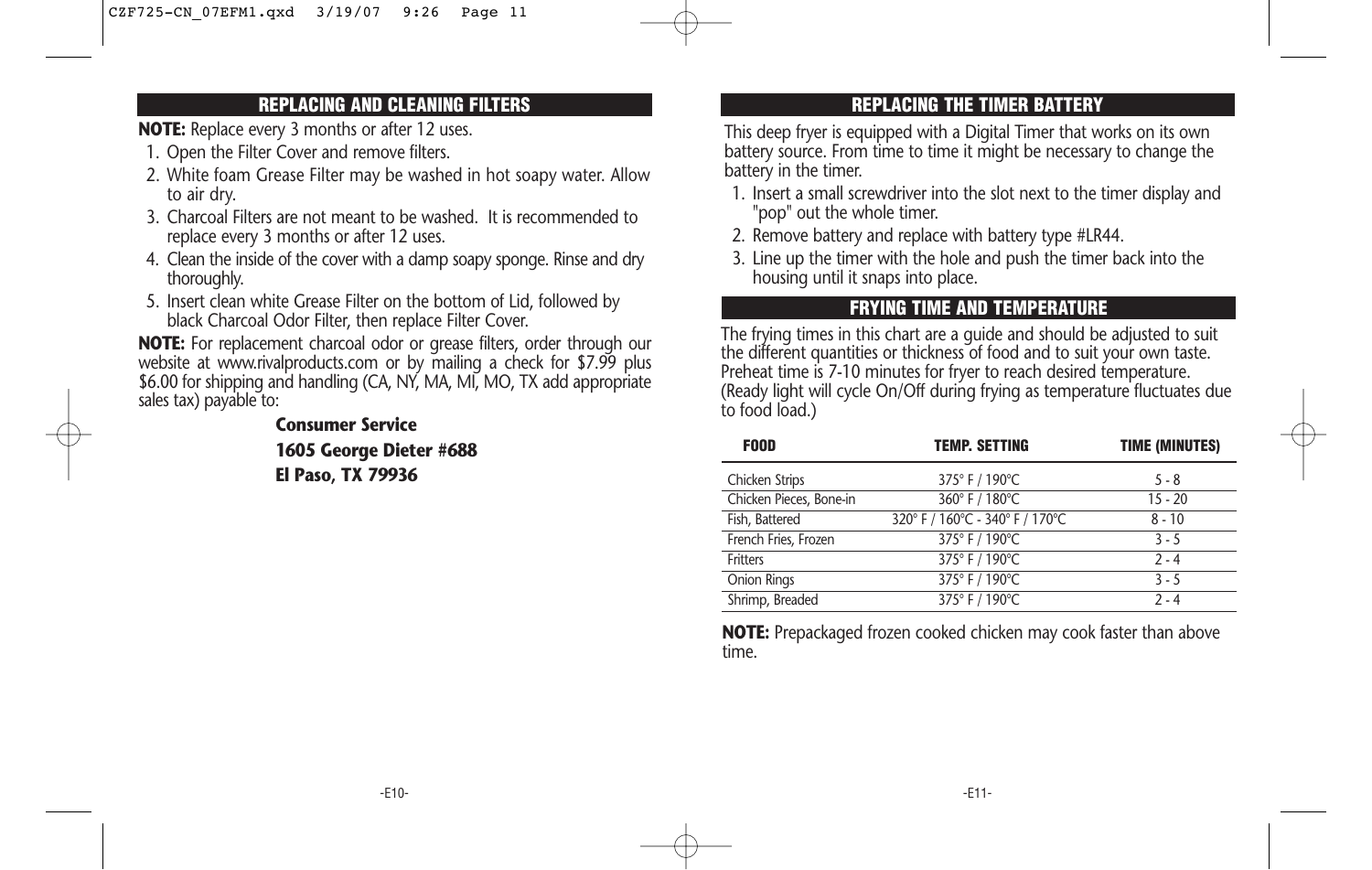## **TIPS FOR OIL USE AND STORAGE**

- Do not use seasoned or flavored oil such as walnut, olive oil, lard or drippings because they have a low smoke point. Use blended vegetable oil, pure corn oil, sunflower oil, soybean oil or grape seed oil (canola oil) because these oils have a high smoke point. Peanut oil is not recommended because it impacts the flavor greatly.
- Oils should never be mixed when deep frying.
- High heat, water and burnt food particles break down the oil's smoke point.
- Replace oil if you notice:
	- Excessive smoking at normal temperatures
	- Strong oil discoloration
	- A rancid smell
	- Excessive foaming around the frying food
- Oil darkens with use because the oil and food molecules burn when subjected to high/prolonged heat. The more you use an oil, the more slowly it will pour. Its viscosity changes because of changes to the oil's molecular structure. When smoke appears on the oils' surface before the temperature reaches 375° F / 190°C, your oil will not longer deep-fry effectively.
- When frying fish or chicken, use the oil only once.
- Also, use the oil only once when frying fresh or frozen chicken. A great deal of moisture is released when frying the chicken, this breaks down the oil easily and can cause the oil to foam and lower the smoke point.
- Filtering the oil with a cooking oil filter or fine-mesh strainer can keep it fresher. Although storing oil in a refrigerator may extend the life of the oil, this should never be done. This process of chilling oil then bringing the oil to room temperature causes excessive splattering during the heat up process.
- Store the covered oil in a cool dark place, for up to three months. Check the oil before using for color, smell, or excessive foaming. Discard the oil if it shows any of these qualities.

## **TROUBLESHOOTING**

| <b>PROBLEM</b>           | <b>CAUSE</b>                                                                            | <b>SOLUTION</b>                                                                                         |
|--------------------------|-----------------------------------------------------------------------------------------|---------------------------------------------------------------------------------------------------------|
| Fryer not operating      | Control Panel Assembly<br>not seated properly<br>Not plugged in<br>Outlet not energized | Reinstall Control Panel<br>Assembly<br>Insert plug into outlet<br>Check fuses or circuit breaker        |
| Oil spills over          | Oil Reservoir over filled<br>Too much water in food                                     | Remove excess oil<br>(when cool)<br>Dry food with paper towel                                           |
| Food greasy or not crisp | Food batches too large<br>Oil temperature too low<br>Using wrong type of oil            | Use less food in basket<br>Increase oil temperature<br>Use good vegetable oil<br>(See Tips for Oil Use) |
| Unpleasant smell         | Oil not fresh                                                                           | Replace oil                                                                                             |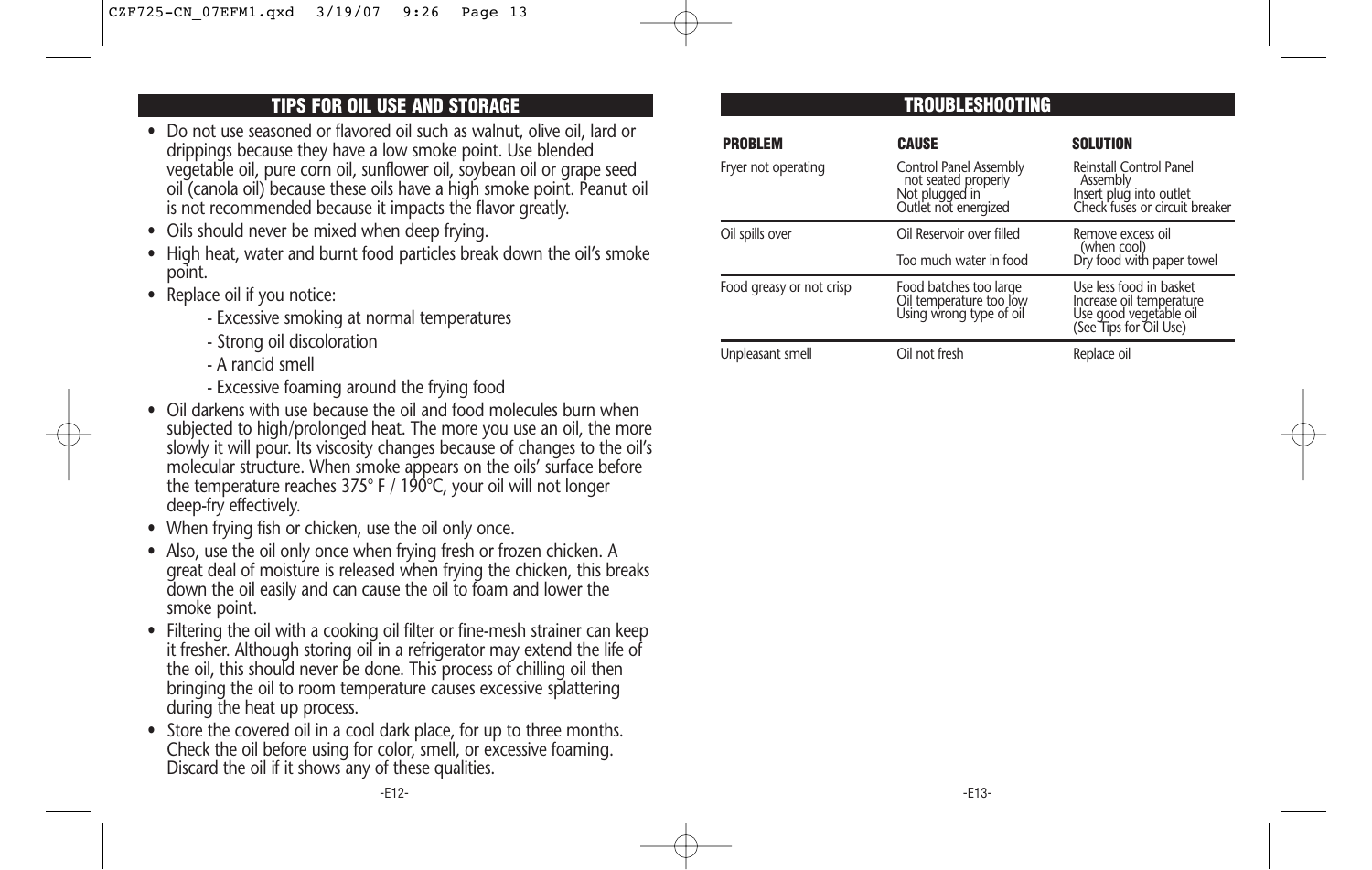## **RECIPES**

## **BEER BATTER FOR FISH OR CHICKEN**

2 eggs (separated) 1 tablespoon oil or butter 1 teaspoon salt

⁄4 teaspoon ground black pepper ⁄4 cup flat beer 1<sup>/3</sup> cup all-purpose flour

Preheat oil to 375° F / 190°C for chicken or 320° F / 160°C for fish. Beat egg yolks with oil/butter, salt and pepper. Alternately add the beer and flour to mixture. Beat ingredients well and refrigerate for 3 to 12 hours.When you are ready to use mixture, carefully fold in 2 stiffly beaten egg whites. Coat fish or chicken lightly with flour then dip into beer batter. Place fish in raised fryer basket. Close Lid and lower basket into oil. Fry fish for 10 minutes or until golden brown. Fry chicken 5 - 8 minutes until brown and fully cooked. Remove basket from oil and drain. Open Lid and place on a plate covered with paper towels to absorb excess oil.

## **DEEP FRIED CHICKEN**

1 fryer chicken (2<sup>1</sup>/<sub>2</sub> lbs.), cut up 1 1<sup>1</sup>/<sub>2</sub> cup all-purpose flour 11<sup>1</sup> 1 teaspoon seasoned salt

⁄4 teaspoon salt ⁄4 cup milk

Preheat oil to 375° F / 190°C. Combine flour and seasonings. Dip chicken pieces in flour, then milk, then flour again. Fry for 20 minutes or until golden brown and done.

## **HUSH PUPPIES**

13 ⁄4 cup cornmeal <sup>1</sup>  $\frac{1}{2}$  cup all purpose flour  $\frac{1}{2}$ 3 ⁄4 tsp.baking soda 1 cup buttermilk 1 ⁄2 tsp.salt 1 egg 1 tsp.sugar

 $\frac{1}{2}$  tsp. garlic salt <sup>1/2</sup> cup chopped onion<br>1 cup buttermilk

Preheat oil to 375° F / 190°C. Sift together cornmeal, flour, baking soda, salt, sugar and garlic salt. Add onions. Combine egg and buttermilk, then add to dry ingredients, stirring until mixture is moist. Drop batter by teaspoonfuls into deep hot oil, (basket should already be lowered) frying only a few at a time.Turn hush puppies once and cook until golden brown. Remove and drain on paper towels.

## **RECIPES**

## **CHICKEN KIEV**

4 whole boneless, skinless chicken breasts 1 stick butter or margarine 1 tablespoon chopped onion the second of the second of the second is a local beat to 1 equilibration 1 equilibration 1 equilibration 1 equilibration 1 equilibration 1 equilibration 1 equilibration 1 equilibration 1 equilib 1 tablespoon chopped parsley 1<sup>1</sup>/<sub>2</sub> teaspoon salt

⁄2 cup flour 1 cup fine, dry bread crumbs

Preheat oil to 375° F / 190°C. Place chicken breasts between two pieces of plastic wrap. Pound with wooden mallet to flatten to 1⁄4-inch thick. Remove plastic. Combine onion, parsley and salt and sprinkle on chicken. Cut butter into 8 pieces. Place a piece of butter on seasoned chicken toward one end. Roll as jelly roll, starting at end with butter, tucking in sides of meat. Press to seal well. Secure with toothpicks. Dust with flour, dip in beaten egg, then roll in bread crumbs. Chill rolls of chicken thoroughly (at least one hour).Place rolled chicken in a single layer in fry basket. Lower and cook 5 minutes or until brown. To test for doneness, remove a piece of chicken from the oil. When fork can be inserted with ease, chicken is done.

## **QUICK DOUGHNUTS**

Refrigerated can of biscuits 2 tablespoons ground cinnamon ⁄2 cup sugar

Preheat oil to 375° F / 190°C. Take each biscuit and flatten slightly with palm of hand. With finger, punch holes in center of each biscuit to shape into doughnuts. Place into raised frying basket. Close Lid and lower basket into oil. Fry for 2 minutes turning once. Remove basket from oil and drain. Open Lid and place on a plate covered with paper towels to absorb excess oil. Sprinkle with cinnamon and sugar. Serve warm.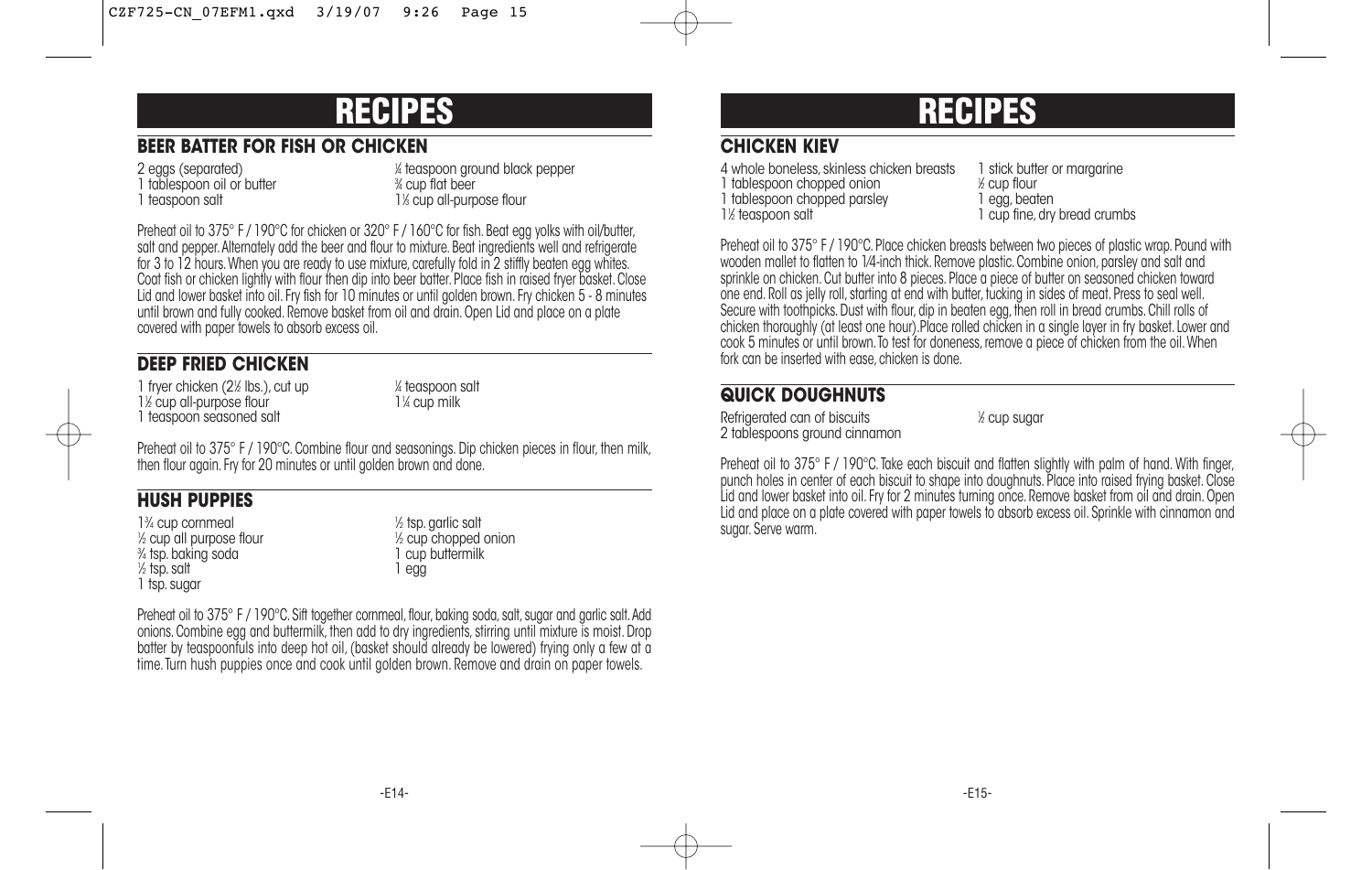### **INSTRUCTIONS RELATIVES AU SERVICE**

- 1. N'essayez PAS de réparer ou d'ajuster une fonction mécanique ou électrique de l'appareil, ceci annulerait la garantie.
- 2. Si l'appareil doit être remplacé, veuillez le retourner au magasin où vous l'avez acheté, dans son emballage d'origine et de<br>concert avec le reçu de caisse. Si ce retour a lieu plus de 30 jours après la date de l'achat,
- 3. Si vous avez toute question ou observation relative au fonctionnement, ou si vous croyez que l'appareil a besoin d'être réparé, veuillez écrire à notre service à la clientèle ou bien visiter www.rivalproducts.com

Sunbeam Products, Inc. d/b/a Jarden Consumer Solutions

303 Nelson Avenue

Neosho, MO 64850, ÉTATS-UNIS

## **GARANTIE LIMITÉE DE 1 AN**

Sunbeam Products, Inc., faisant affaires sous le nom de Jarden Consumer Solutions ou, si au Canada, Sunbeam Corporation (Canada), faisant affaires sous le nom de Jarden Consumer Solutions (collectivement, « JCS »), garantit que, pendant un an à compter de la date d'achat, ce produit sera exempt de toute défectuosité matérielle ou de main-<br>d'œuvre. JCS se réserve le droit de choisir entre réparer ou remplacer cet article ou toute pièce de celu ou remanufacturé ou bien d'une pièce neuve ou remanufacturée. Si l'article n'est plus disponible, il sera remplacé par<br>un article semblable, de valeur égale ou supérieure. La présente constitue votre garantie exclusive. NE

Cette garantie n'est valable que pour l'acheteur au détail original à partir de la date de l'achat au détail initial et elle n'est pas transférable. Veuillez conserver le reçu d'achat original. La preuve d'achat est exigée pour tout service couvert<br>par la garantie. Les concessionnaires JCS, les centres de service et les détaillants qui vendent d le droit d'altérer, de modifier ou de changer d'une manière quelconque les modalités de cette garantie.

Cette garantie ne couvre pas l'usure normale des pièces ou l'endommagement attribuable à la négligence, à l'utilisation abusive du produit, au branchement sur un circuit de tension ou courant inapproprié, au non-respect du mode<br>d'emploi, au démontage et à la réparation ou à l'altération par quiconque, sauf JCS ou un centre de service agréé Cette garantie ne couvre pas non plus les cas de force majeure comme incendies, inondations, ouragans et tornades.

#### **Quelles sont les limites de la responsabilité de JCS?**

JCS n'assume aucune responsabilité pour les dommages accessoires ou indirects résultant du non-respect de toute garantie ou condition explicite, implicite ou générale.

Sauf dans la mesure interdite par la législation pertinente, toute garantie implicite de qualité marchande ou d'application à un usage particulier est limitée à la durée de la garantie ou condition ci-dessus.

JCS décline toutes autres garanties, conditions ou représentations expresses, sous-entendues, générales, ou autres. JCS n'assume aucune responsabilité pour les dommages, quels qu'ils soient, résultant de l'achat, de l'utilisation normale ou abusive ou de l'inaptitude à utiliser le produit, y compris les dommages accessoires, les dommagesintérêts particuliers, les dommages immatériels et les dommages similaires ou pertes de profits; ou bien pour les violations de contrat, fondamentales, ou autres, ou les réclamations contre l'acheteur par un tiers.

Certaines provinces ou juridictions et certains états interdisent d'exclure ou de limiter les dommages accessoires ou<br>indirects, ou ne permettent pas la limitation de la durée d'application de la garantie implicite, de sor pouvez ne pas être assujetti aux limites ou exclusions énoncées ci-dessus.

Cette garantie vous confère des droits juridiques précis et vous pouvez avoir d'autres droits, ces droits variant d'une province, d'un état ou d'une juridiction à l'autre.

### **Comment obtenir le service prévu par la garantie**

#### Aux États-Unis

Pour toute question en ce qui concerne la garantie ou pour obtenir le service que prévoit la garantie, composez le 1-800-557-4825 et nous vous fournirons l'adresse d'un centre de service proche.

### Au Canada

Pour toute question en ce qui concerne la garantie ou pour obtenir le service que prévoit la garantie, composez le 1-800-546-5637<br>et nous vous fournirons l'adresse d'un centre de service proche.

Aux Etats-Unis, cette garantie est ofterte par Sunbeam Products Inc., faisant affaires sous le nom de Jarden Consumer Solutions,<br>située à Boca Raton, Floride 33431. Au Canada, cette garantie est offerte par Sunbeam Corpora éprouvez tout autre problème ou si vous désirez effectuer toute autre réclamation quant à ce produit, veuillez écrire à notre<br>service à la clientèle. **NE RETOURNEZ CE PRODUIT NI À L'UNE DES ADRESSES CI-DESSUS NI AU LIEU D'** 

© 2007 Distribuée par Sunbeam Products, Inc., faisant affaires sous le nom de Jarden Consumer Solutions, Boca Raton, FL, États-Unis. Tous droits réservés. Website: www.rivalproducts.com.

**RIVAL** Friteuse électrique CZF725-CN



## **Notice d'emploi**

## **LISEZ ET GARDEZ CES INSTRUCTIONS**

Imprimé en Chine CZF725/TBA

CZF725CN07EFM1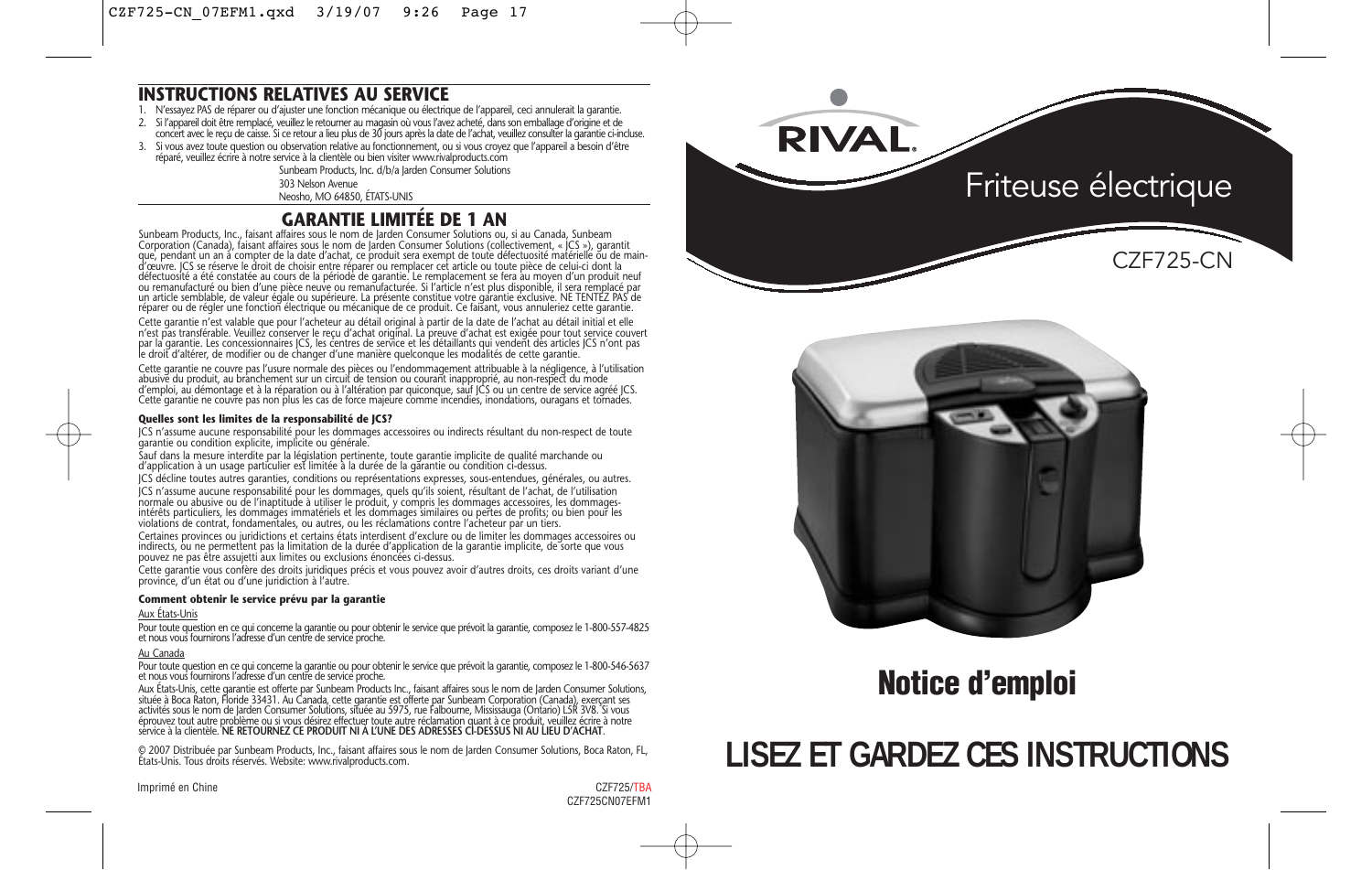## **CONSIGNES IMPORTANTES**

### **L'emploi de tout appareil électroménager exige l'observation de certaines précautions fondamentales, y compris des suivantes:**

- 1. Lisez attentivement toutes les directives avant l'utilisation.
- 2. Ne touchez pas aux surfaces chaudes. Utilisez les poignées et boutons.
- 3. Pour éviter tout risque d'incendie, de choc électrique ou de blessures corporelles, n'immergez jamais l'ensemble du tableau de commande, le cordon ou les fiches dans l'eau ou dans tout autre liquide.
- 4. Redoublez de vigilance si la friteuse est utilisée en présence d'enfants. Cette friteuse ne devrait pas être employée par des enfants.
- 5. Débranchez l'appareil entre utilisations, avant le montage ou le démontage de toute pièce et avant le nettoyage. Attendez qu'il soit froid pour monter ou démonter toute pièce et avant de le nettoyer.
- 6. Ne vous servez pas d'un appareil dont le cordon ou la fiche est abîmé, qui a mal fonctionné, a été échappé ou endommagé de quelque façon. Entrez en rapport avec le service à la clientèle (voyez la garantie) en vue de le faire vérifier, réparer ou ajuster s'il y a lieu.
- 7. L'utilisation d'accessoires n'étant pas conseillés par Rival® peut être source de blessures.
- 8. Ne vous servez pas de cet appareil à l'air libre.
- 9. Veillez à ce que le cordon ne pende pas (de table ou plan de travail) et ne touche pas à une surface chaude, y compris à la cuisinière.
- 10. Ne placez l'appareil ni sur, ni près d'un feu à gaz ou électrique, ni dans un four chaud.
- 11. Déplacez prudemment toute friteuse qui contient de l'huile chaude. Utilisez toujours des gants de cuisinier ou des poignées isolantes.
- 12. Attachez toujours la fiche à l'appareil avant de brancher le cordon sur la prise de courant alternatif. Pour le débrancher, réglez l'appareil à «OFF» (arrêt) puis tirez la fiche hors de la prise de courant.
- 13. N'utilisez cet appareil qu'aux fins auxquelles il est destiné.

# **CONSIGNES IMPORTANTES (SUITE)**

- 14. Assurez-vous que la poignée du panier à friture soit convenablement assemblée et verrouillée.
- 15. Vérifiez de temps à autre que les vis fixant les patins de caoutchouc ne soient pas desserrées. Serrez-les au besoin avec un tournevis Phillips. **ATTENTION:** Ne les serrez pas à l'excès sous peine d'arracher les filets et de fendre les patins.

# **GARDEZ CES INSTRUCTIONS**

Cet appareil est uniquement destiné à l'**USAGE DOMESTIQUE.**

Cette friteuse est équipée du cordon amovible exclusif SureRELEASE™ de Rival, un cordon à connecteur magnétique conçu pour se désaccoupler de l'appareil sous contrainte. (Voyez les instructions d'utilisation relatives au cordon magnétique SureRELEASE™, données en page 6.)

Le cordon électrique court fourni ne devrait ni s'emmêler ni faire trébucher, comme pourrait le faire un cordon plus long. **AVERTISSEMENT:** Ne vous servez d'une rallonge en aucune circonstance.

Ne renferme pas de pièces que puisse réparer l'utilisateur. N'essayez pas de réparer cet appareil.

## **FICHE POLARISÉE**



Cet appareil est équipé d'une fiche polarisée (ayant une broche plus large que l'autre). Pour réduire les risques de choc électrique, elle ne peut être insérée dans les prises de courant polarisées que d'une façon. Si la fiche ne

rentre pas bien dans la prise, inversez-la. Si vous ne réussissez toujours pas, faites changer la prise par un électricien. Ne tentez surtout pas de modifier la fiche de quelque façon. Si la fiche rentre dans la prise mais qu'il y ait du jeu ou bien si la prise de courant alternatif vous semble chaude, ne vous servez pas de cette prise de courant.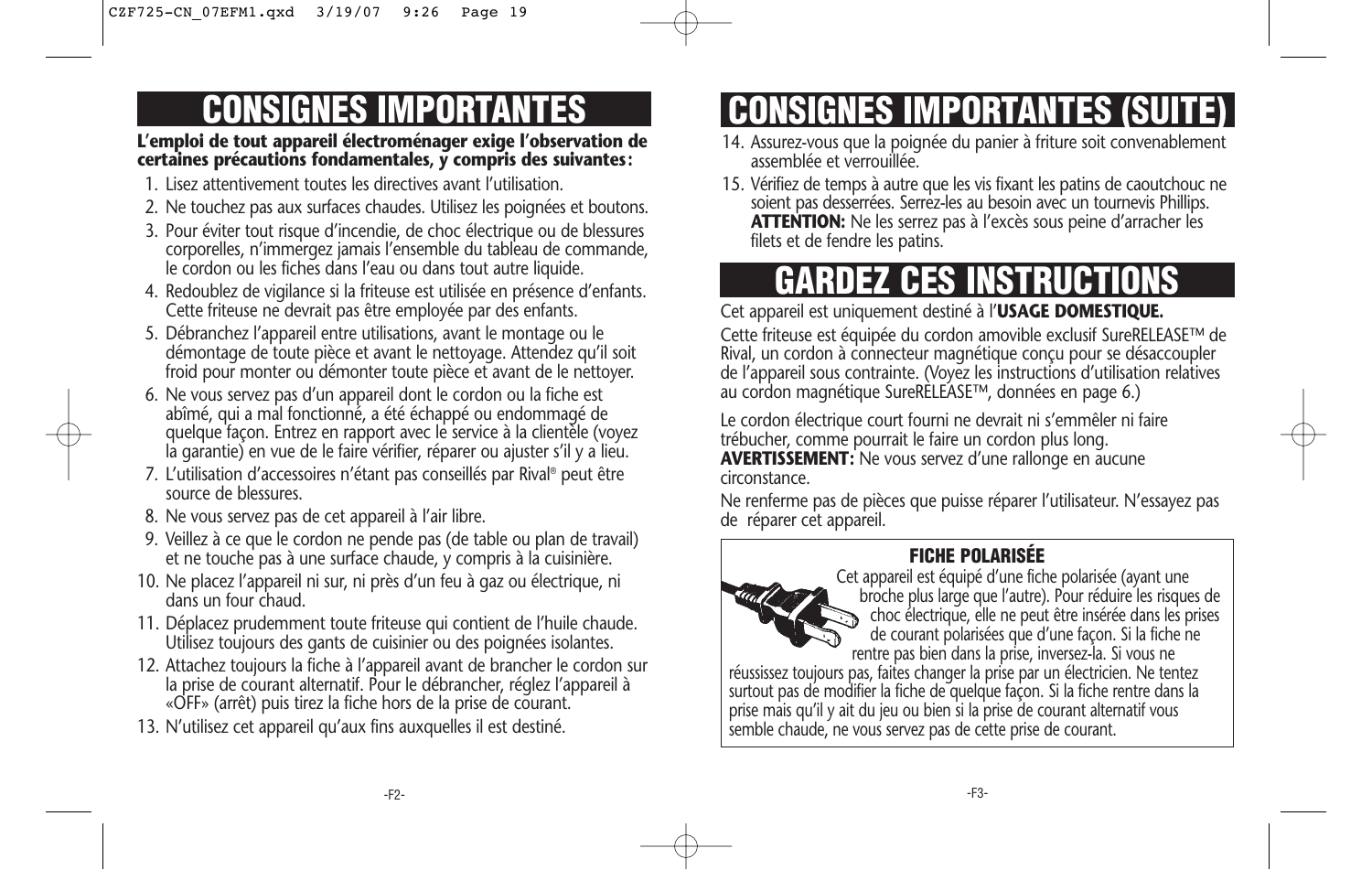

## **FAMILIARISEZ-VOUS AVEC LA FRITEUSE PRÉPARATION EN VUE DE L'UTILISATION**

Avant la toute première utilisation, enlevez les matériaux d'emballage intérieurs et extérieurs alors que la friteuse est débranchée. Lavez le panier et la cuve amovible à l'eau savonneuse chaude; passez un linge humide sur l'élément chauffant à zone froide.

Asséchez les pièces. Voyez la section «SOINS ET ENTRETIEN».

**ATTENTION:** N'immergez ni le cordon, ni les fiches, ni le tableau de commande dans l'eau. **REMARQUE:** L'élément chauffant à zone froide ne peut être mis sous tension que lorsque le tableau de commande a été introduit dans les fentes à cet effet de la plaque de connexion de la carrosserie en acier inoxydable. Voyez la figure 1.



## **CONSEILS PRATIQUES DE GRANDE FRITURE**

- Ne remplissez pas la cuve au-delà de «MAX» ou en deçà de «MIN».
- Ne remplissez pas le panier au-delà de son bord supérieur. Pour obtenir de bon résultats, les aliments doivent baigner dans l'huile. Trop d'aliments d'un coup font brusquement baisser la température du bain d'huile et la friture devient pâteuse, lourde et indigestible.
- Enlevez tous les cristaux de glace et asséchez bien les aliments. Une humidité (ou glace) excessive fait émulsionner et déborder l'huile.
- Les aliments enrobés (panés, enrobés de pâte, etc.) se prêtent mieux à la grande friture. L'enrobage agit comme couche protectrice: il devient doré et croustillant, les aliments restent juteux et moelleux à l'intérieur.
- Décongelez de préférence les aliments congelés 20 minutes avant de les faire frire, vous obtiendrez de meilleurs résultats.
- Faites frire les aliments aux températures recommandées pour obtenir les résultats optimaux – ils doreront uniformément, sans brûler.
- Il est possible que le poulet cuit, congelé et vendu en paquets cuise plus vite que des morceaux semblables crus.
- Pour une cuisson uniforme, agitez le panier au milieu de la cuisson.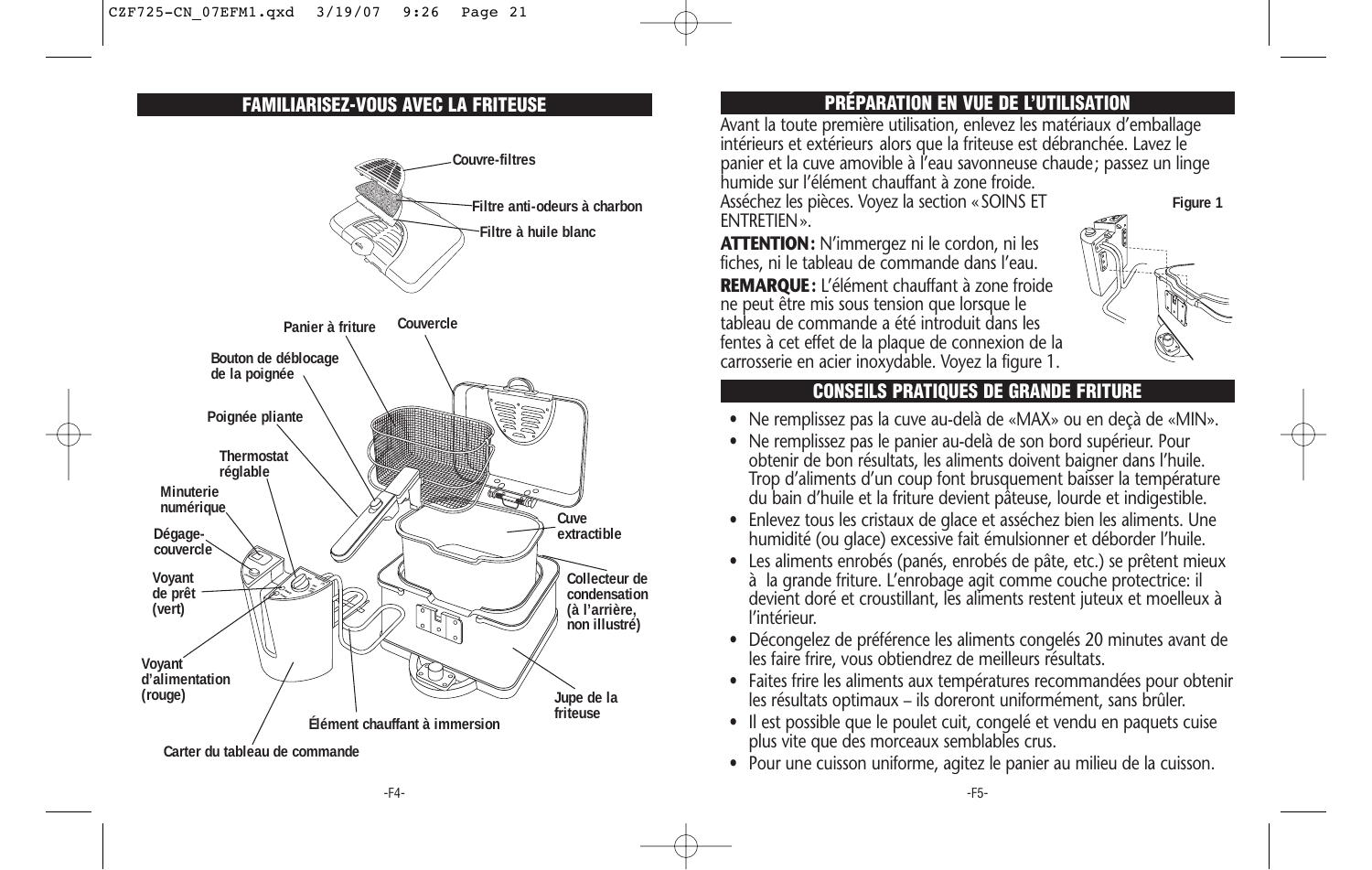### **REMARQUE: Ne faites pas fonctionner la friteuse avec une cuve vide.**

Posez-la toujours sur une surface plane, d'aplomb et insensible à la chaleur.

1. Attachez le connecteur magnétique du cordon SureRELEASE™ directement à la friteuse, **avant de brancher le cordon sur la prise de courant**.**(Voyez Figure 2).** Le connecteur magnétique ne s'adapte que d'une façon. Veillez à ce que «THIS SIDE UP» soit orienté vers le haut.



- 2. Ouvrez le couvercle en pressant sur son bouton de déblocage. Tirez la poignée du panier à friture vers le haut jusqu'à ce qu'elle se verrouille en position horizontale puis sortez le panier de la friteuse.
- 3. Versez de l'huile dans la cuve jusqu'à ce que le niveau se situe entre les repères **«MIN»** et **«MAX»** indiqués dans la cuve. **N'EMPLOYEZ NI PLUS NI MOINS D'HUILE.**
- 4. Replacez le panier à friture et le couvercle.
- 5. Appuyez sur le bouton de dégagement de la poignée pour abaisser le panier dans le bain d'huile.
- 6. Assurez-vous que la friteuse soit réglée à l'arrêt (OFF) et branchez le cordon sur une prise de courant alternatif de 120 volts.
- 7. Réglez la friteuse à la température désirée. Le voyant de mise sous tension luira. Le voyant lumineux de prêt brillera une fois que le bain d'huile aura atteint la température choisie.
- 8. Ouvrez le couvercle puis remontez le panier à friture en levant sa poignée jusqu'à ce qu'elle se bloque en position horizontale.
- 9. Posez les aliments dans le panier (sans trop les superposer). Fermez le couvercle, vous entendrez un bruit sec. Abaissez le panier dans le bain d'huile en appuyaant sur le bouton de déblocage de la poignée. **ATTENTION:** Fermez immanquablement le couvercle avant de plonger les aliments dans le bain d'huile. N'immergez et n'égouttez jamais les aliments si le couvercle est ouvert ou enlevé.

## **MODE D'EMPLOI DE LA FRITEUSE MODE D'EMPLOI DE LA FRITEUSE (SUITE)**

- 10. Réglez la minuterie électronique intégrée.
	- **REMARQUE:** La minuterie peut être réglée par incréments de<br>1 minute, jusqu'à un maximum de 60 minutes. Elle tintera une fois la durée choisie terminée. Réglez la touche au besoin, la minuterie clignotera deux fois après 2 secondes. Le décompte débutera alors. Lorsqu'il ne reste plus qu'une minute de cuisson, les secondes s'afficheront. À la fin de la durée réglée, vous entendrez une série de 10 bips. Après 20 autres secondes, vous entendrez une nouvelle série de 10 bips. La minuterie passera alors au mode éconergétique, ce qui ne met pas la friteuse hors tension – pour ceci, vous devez compléter l'étape 6. Pour régler de nouveau la minuterie, appuyez sur la touche pendant 2 secondes sans la relâcher durant le décompte.
- 11. En fin de cuisson, réglez le thermostat à l'arrêt (OFF). Levez la poignée jusqu'à ce qu'elle se bloque en position horizontale. Afin que les aliments restent bien croustillants, laissez-les égoutter dans le PANIER pendant au moins 10 à 20 secondes. Ouvrez alors le couvercle, levez le PANIER À FRITURE en vous aidant de la poignée puis versez la friture dans une assiette couverte de papier absorbant, avant de servir.
- 12.Assurez-vous que la friteuse soit éteinte (position OFF) quand tous les aliments ont fini de cuire.

### **AVERTISSEMENT: NE VOUS SERVEZ PAS DU DISPOSITIF DE SECTIONNEMENT DE SÉCURITÉ SureRELEASE™ POUR DÉBRANCHER LA FRITEUSE. DÉBRANCHEZ TOUJOURS LE CORDON À LA PRISE D'ABORD.** N'employez qu'un cordon à

connecteur magnétique LM-132 avec cet appareil, tout autre cordon risquerait de causer incendies, choc électrique ou blessures.

**ATTENTION:** Le cordon de sécurité SureRELEASE™ ne convient qu'au sectionnement accidentel au cours de l'emploi normal. En cas de désaccouplement, l'utilisateur doit aussitôt débrancher le cordon à la prise puis rattacher le connecteur magnétique à la friteuse.

13. **Utilisation correcte du panier:** Levez la poignée pour bloquer le panier en position remontée. Faites glisser le bouton de déblocage de la poignée en arrière pour abaisser le panier dans le bain d'huile.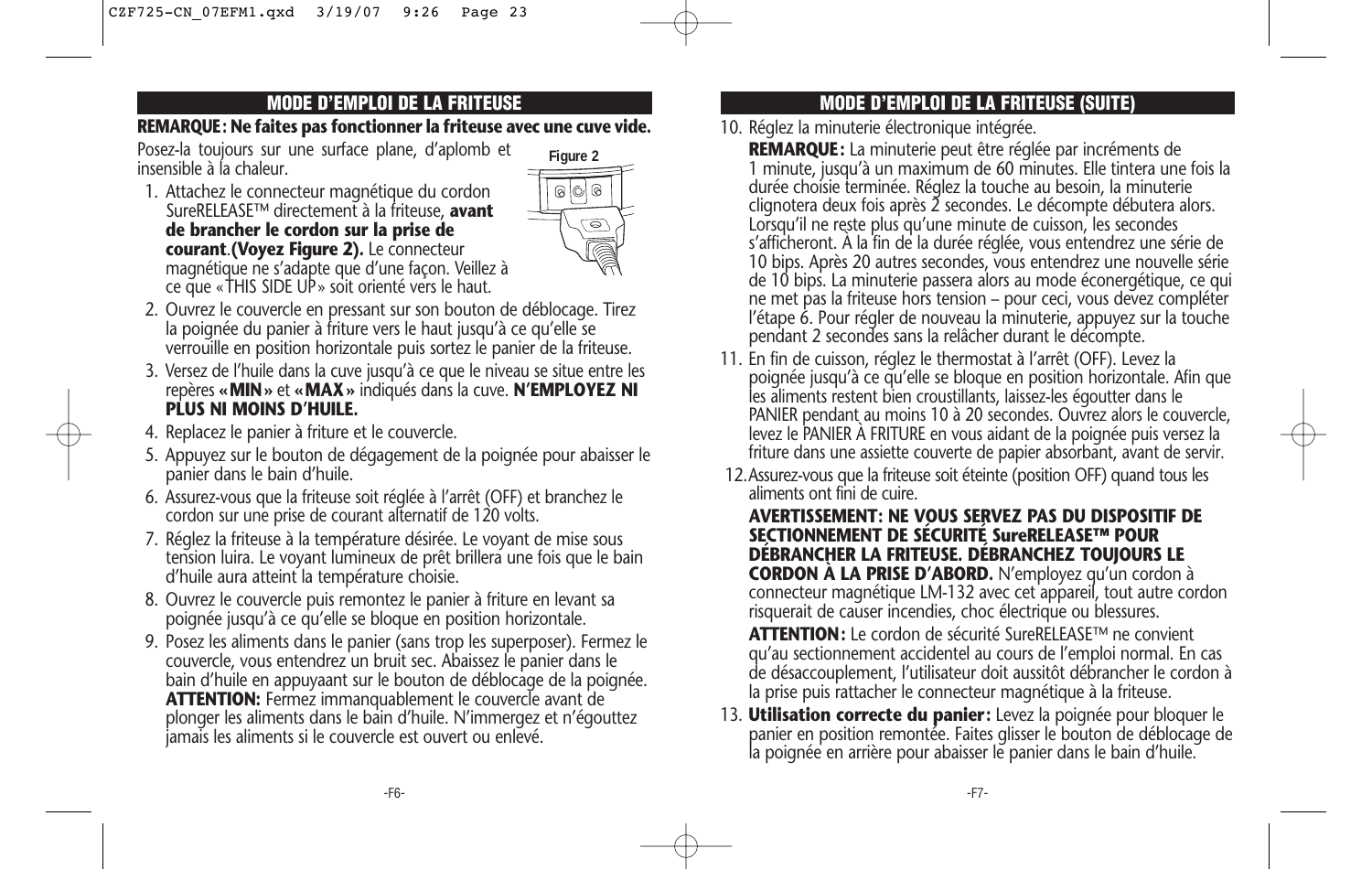## **SOINS ET ENTRETIEN**

## **AVERTISSEMENT: Éteignez l'appareil (OFF) et débranchez le cordon à la prise avant de détacher le CORDON À DÉSACCOUPLEMENT SureRELEASE™.**

## **ATTENTION:**

- N'immergez le cordon amovible dans absolument aucun liquide.
- N'essayez pas de neutraliser le connecteur magnétique SureRELEASE™ en attachant le cordon de façon permanente à l'appareil.
- Ne mettez pas d'épingles, etc. dans les trous de la douille aimantée.
- N'employez pas de laine d'acier pour nettoyer les contacts aimantés. **REMARQUE:** Ne nettoyez la friteuse que lorsqu'elle a totalement refroidi.
- 1. Réglez la friteuse à l'arrêt.
- 2. Débranchez la friteuse et attendez qu'elle refroidisse complètement.
- 3. Sortez le connecteur SureRELEASE™ de la douille de la friteuse.
- 4. Enlevez le couvercle.
- 5. Ouvrez le couvre-filtres et sortez les filtres.
- 6. Sortez le panier à friture de la cuve. Lavez-le à l'eau savonneuse chaude. Rincez-le et asséchez-le avec soin.
- 7. Levez l'ensemble du tableau de commande pour le séparer de l'avant de la friteuse. Le tableau de commande et l'élément chauffant ne doivent jamais être immergés dans l'eau ou dans tout autre liquide. Nettoyez délicatement ces deux pièces avec un linge imbibé d'une solution savonneuse ou d'eau claire, puis asséchez-les à fond.
- 8. Sortez prudemment la cuve en la levant tout droit, en la tenant par son rebord. Rangez l'huile dans un récipient hermétique. Voyez les conseils pratiques relatifs à l'huile.

**AVERTISSEMENT:** Ne sortez la cuve qu'après le refroidissement total et le débranchement.

9. Lavez le panier à friture, le couvercle et la cuve à l'eau savonneuse chaude – à l'aide d'une éponge ou d'un linge. Rincez-les avec soin à l'eau chaude puis asséchez-les.

## **SOINS ET ENTRETIEN (SUITE)**

- 10. Assurez-vous que le couvercle ainsi que la cuve soient absolument secs après leur lavage et avant de recommencer à les utiliser.
- 11. Mettez la cuve dans la jupe.
- 12. Après le nettoyage, replacez l'ensemble du tableau de commande sur la carrosserie. L'ensemble du tableau de commande doit être solidement immobilisé à l'arrière de la carrosserie, sans quoi la friteuse ne fonctionnera pas. (Voyez les instructions fournies à ce sujet en page 5.)
- 13. Placez le panier à friture dans la cuve.
- 14. Placez un filtre à huile blanc propre au fond du couvercle, puis un filtre anti-odeurs à charbon noir et enfin le couvre-filtres.
- 15. Retirez le collecteur de condensation.

**REMARQUE:** Le collecteur de condensation, qui se trouve à l'arrière de la friteuse, recueille l'eau qui se condense à l'intérieur du couvercle lorsque vous ouvrez le couvercle à la fin de la cuisson. N'oubliez pas de le vider et de le nettoyer (il suffit de le rincer à l'eau

## **DÉMONTAGE ET REMONTAGE DU COUVERCLE**

Pour démonter le couvercle, pressez le bouton dégage-couvercle puis levez le couvercle à la verticale en le tirant tout droit vers le haut. Inversez ces directives pour le remonter de la position verticale à la position fermée. Lors de la remise en place, le ressort du couvercle doit être introduit devant la pince de métal qui se trouve sur la jupe de la friteuse.

**REMARQUE:** Enlevez toujours le couvercle avant de vider la cuve et avant de la nettoyer.

**ATTENTION:** Le couvercle doit être en place pour l'utilisation de la friteuse.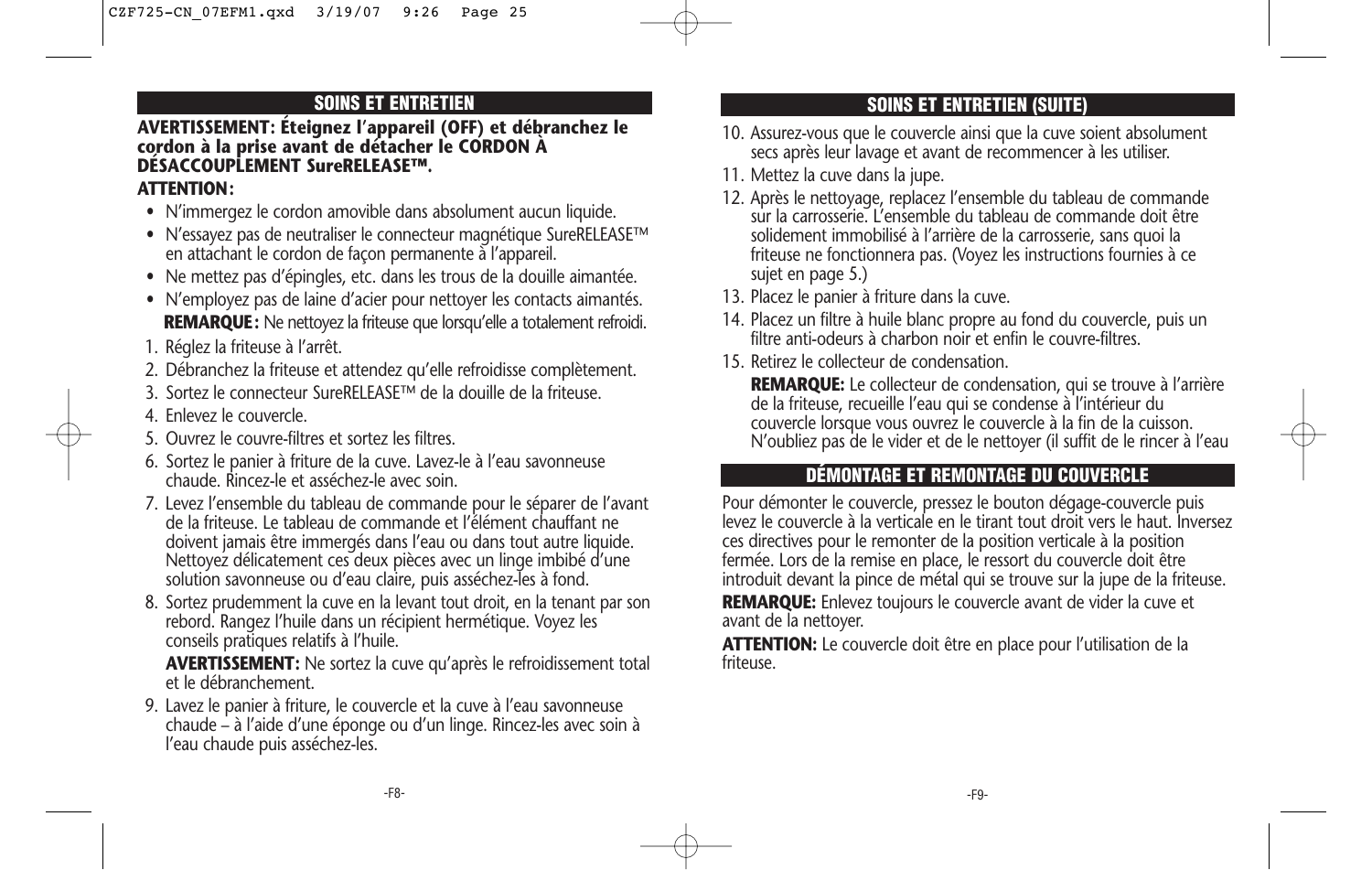## **REMPLACEMENT ET NETTOYAGE DES FILTRES**

**REMARQUE:** Changez les filtres tous les 3 mois ou après 12 utilisations.

- 1. Ouvrez le couvre-filtres puis sortez les filtres.
- 2. En mousse blanche, le filtre à huile peut être lavé à l'eau savonneuse chaude. Laissez-le sécher à l'air.
- 3. Le filtre à charbon n'est pas lavable. Nous conseillons de le remplacer tous les 3 mois ou après 12 utilisations.
- 4. Nettoyez l'intérieur du couvercle à l'aide d'une éponge imbibée d'eau savonneuse. Rincez-le et asséchez-le soigneusement.
- 5. Replacez le filtre à huile blanc propre au fond du couvercle puis le filtre anti-odeurs à charbon noir et enfin le couvre-filtres.

**REMARQUE:** Pour commander des filtres anti-odeurs et des filtres à huile de rechange, rendez-vous au site www.rivalproducts.com ou bien envoyez un chèque de 7,99 \$ plus 6 \$ pour l'expédition et la manutention (résidants de CA, NY, MA, MI, MO, TX: veuillez ajouter les taxes de vente appropriées), libellé à l'ordre de:

> **Consumer Service 1605 George Dieter #688 El Paso, TX 79936, ÉTATS-UNIS**

## **REMPLACEMENT DE LA PILE DE LA MINUTERIE**

Cette friteuse présente une minuterie numérique alimentée par sa propre pile. Il peut être nécessaire de remplacer la pile de temps à autre.

- 1. Insérez la lame d'un petit tournevis dans la fente qui se trouve à côté de l'afficheur de la minuterie et donnez un petit coup de poignet pour faire sortir le module complet de la minuterie.
- 2. Retirez la pile et remplacez-la par une pile LR44 neuve.
- 3. Faites concorder la minuterie et l'orifice puis repoussez la minuterie dans l'appareil jusqu'à ce qu'elle s'adapte en place.

## **TEMPÉRATURES ET DURÉES DE CUISSON**

Les durées de cuisson du tableau ne sont fournies qu'à titre indicatif. Modifiez-les en fonction de l'épaisseur ou de la quantité des aliments et selon vos goûts. Préchauffez la friteuse de 7 à 10 minutes afin que le bain d'huile ait atteint la température appropriée. (Durant la friture, le témoin de prêt s'allumera de façon intermittente selon les fluctuations de température du bain d'huile.)

| <b>ALIMENT</b>            | <b>RÉGLAGE DE TEMP</b>            | <b>DURÉE DE CUISSON</b> |
|---------------------------|-----------------------------------|-------------------------|
| <b>Beignets</b>           | 190 °C / 375 °F                   | 5 à 8 minutes           |
| Crevettes panées          | 180 °C / 360 °F                   | 15 à 20 minutes         |
| Lanières d'oignon         | 160 °C / 320 °F - 170 °C / 340 °F | 8 à 10 minutes          |
| Poisson, enrobé de pâte   | 190 °C / 375 °F                   | 3 à 5 minutes           |
| Pommes frites, congelées  | 190 °C / 375 °F                   | 2 à 4 minutes           |
| Poulet, coupé en lanières | 190 °C / 375 °F                   | 3 à 5 minutes           |
| Poulet, morceaux avec os  | 190 °C / 375 °F                   | 2 à 4 minutes           |

**REMARQUE:** Il est possible que le poulet cuit pré-emballé cuise plus vite qu'indiqué au tableau ci-dessus.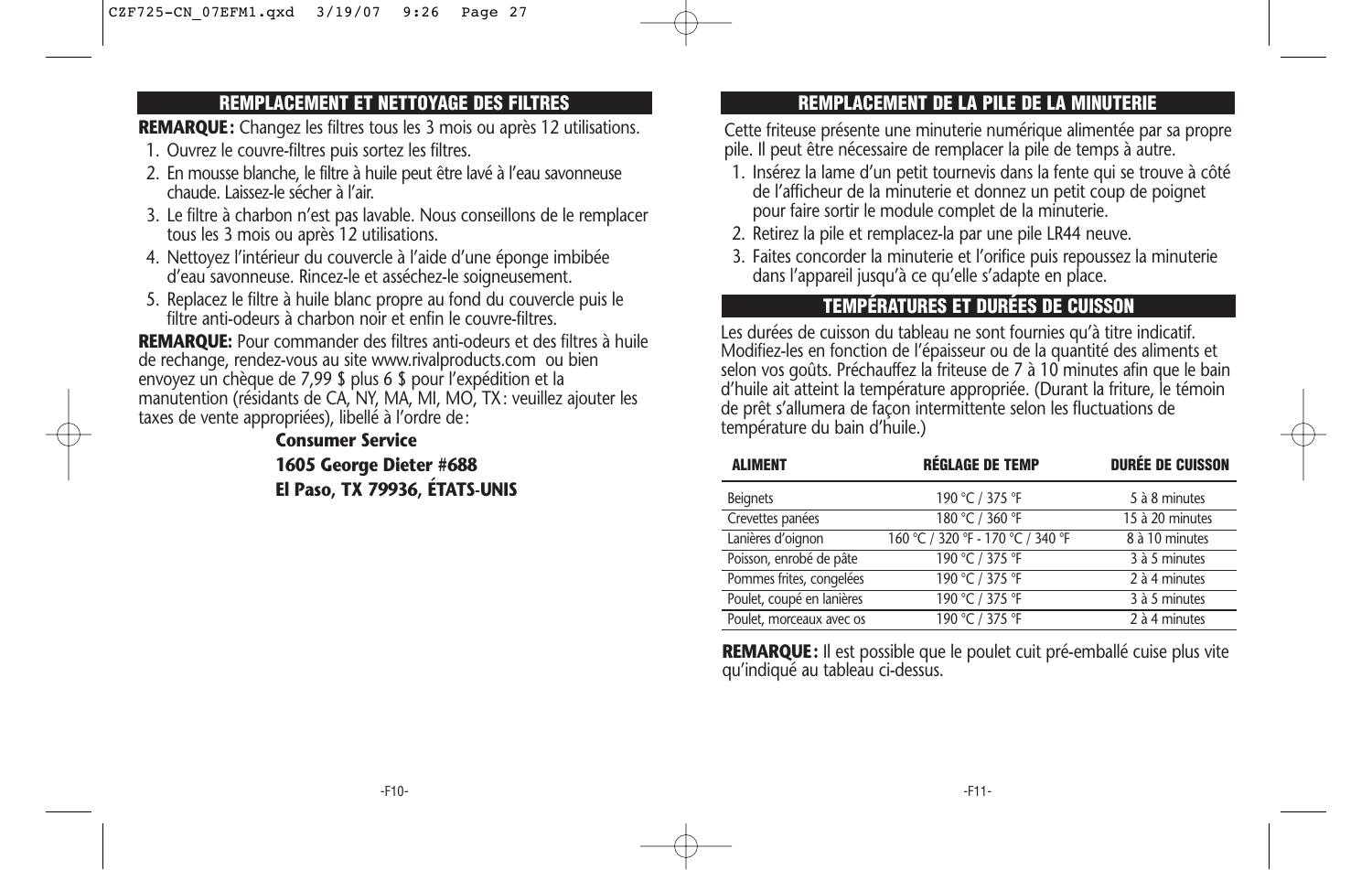## **CONSEILS PRATIQUES RELATIFS À L'HUILE**

- Leur point de fumée étant bas, n'employez pas d'huiles assaisonnées ou parfumées: huile de noix, huile d'olive, graisse de dégouttement ou saindoux, par exemple. Utilisez plutôt de l'huile végétale mélangée, de l'huile de maïs pure, de l'huile de tournesol, de l'huile de soja, de l'huile de pépins de raisin ou de l'huile de colza (Canola), à point de fumée élevé. Évitez aussi l'huile d'arachide, elle altère trop le goût.
- Ne mélangez pas des huiles de différente nature pour la grande friture.
- Chaleur élevée, eau et particules calcinées d'aliments affectent le point de fumée de l'huile.
- Changez l'huile lorsque vous remarquez.
	- une fumée excessive à des températures normales;
	- que l'huile est très décolorée;
	- une odeur de rance; et enfin
	- une émulsion excessive autour des aliments qui cuisent.
- L'huile devient plus colorée à l'usage parce que les molécules d'huile et d'aliments brûlent au chauffage prolongé et aux hautes températures. Plus vous utilisez l'huile, plus elle coule lentement car sa viscosité change en même temps que sa structure moléculaire. Si de la fumée apparaît à la surface de l'huile avant que la température ait atteint 190 °C / 375 °F, l'huile ne cuit plus efficacement les aliments.
- Quand vous faites frire poisson ou poulet, ne réutilisez pas l'huile.
- Ne réutilisez pas l'huile après avoir fait frire du poulet frais ou congelé. La cuisson dégage beaucoup de sucs qui se désintègrent dans le bain d'huile, font émulsionner l'huile et abaissent son point de fumée.
- Filtrer l'huile avec un filtre à huile ou une passoire très fine peut la garder plus fraîche. Bien que réfrigérer l'huile entre utilisations prolonge la durée utile de l'huile, ce procédé est tout à fait déconseillé. Une huile réfrigérée puis portée à la température ambiante produit une quantité inacceptable d'éclaboussures durant son chauffage.
- Rangez l'huile de friture dans un contenant fermé, dans un lieu frais et obscur, pendant un maximum de trois mois. Avant de vous en servir, vérifiez sa couleur et son odeur et assurez-vous qu'elle ne s'émulsionne pas de façon excessive. Jetez-la si toute propriété est altérée.

## **DÉPISTAGE DES PANNES**

| <b>PROBLÈME</b>                                | <b>CAUSE</b>                                                                                                 | <b>SOLUTION</b>                                                                                                                                        |
|------------------------------------------------|--------------------------------------------------------------------------------------------------------------|--------------------------------------------------------------------------------------------------------------------------------------------------------|
| La friteuse ne fonctionne pas                  | L'ensemble du tableau de<br>commande est mal posé<br>Elle n'est pas branchée<br>La prise n'est pas alimentée | Réinstallez convenablement<br>l'ensemble du tableau<br>Branchez-la sur la prise<br>Vérifiez fusibles et disjoncteur                                    |
| L'huile déborde                                | La cuve est trop pleine                                                                                      | Videz l'excédent d'huile<br>(après le refroidissement)<br>Asséchez les aliments avec<br>des essuie-tout                                                |
|                                                | Les aliments contiennent<br>trop d'humidité                                                                  |                                                                                                                                                        |
| Les aliments sont gras et<br>pas croustillants | Le panier est trop plein<br>L'huile n'est pas assez chaude<br>L'huile ne convient pas                        | Mettez moins d'aliments<br>Utilisez de l'huile plus chaude<br>Utilisez une bonne huile<br>végétale (Voyez « Conseils<br>pratiques relatifs à l'huile») |
| Il se dégage une odeur<br>désagréable          | L'huile n'est pas fraîche                                                                                    | Changez l'huile                                                                                                                                        |